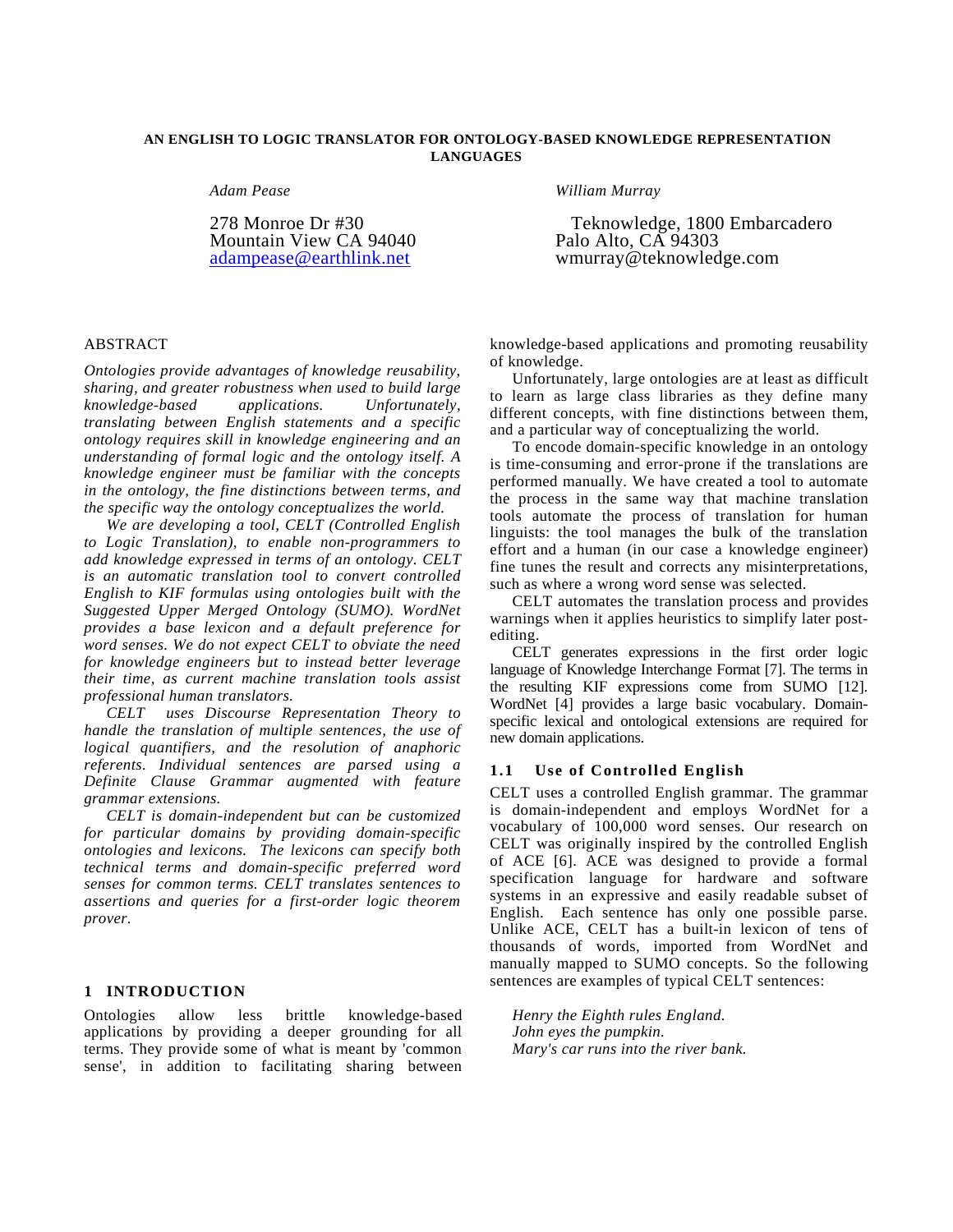At present CELT only translates present indicative verbs and singular nouns into KIF. This choice, as well as other restrictions, allows us to perform a deterministic interpretation of the semantics of the sentence. We intend to lift these restrictions as we extend CELT. Currently, we use morphological processing rules, derived from the "Morphy" code of WordNet, to transform other verb tenses and plural verbs into the tense and number required. Thus CELT can also accept,

*Henry the Eighth ruled England. John eyed the pumpkins. Mary's car ran into the river bank.*

The key point here is that WordNet provides a very large initial vocabulary and CELT automates the process of mapping sentences with terms from WordNet to their more formal representations in KIF formulas and the Standard Upper Merged Ontology.

# **1.2 Translation into Discourse Representation Structures**

CELT accepts multiple sentences such as

*John sees the hamburger. He eats it. He is happy.*

and uses Discourse Representation Theory (DRT) [10] to represent dialog context and to resolve anaphoric references.

DRT is also used to handle quantifiers in sentences. *Every farmer beats a donkey* is expressed in DRT as if it were the implication *If x is a farmer then x beats a donkey.*

DRT also specifies how anaphoric references are to be resolved. CELT generates warnings when it cannot find the antecedent reference according to the rules of DRT.

DRT uses a representation of the discourse context called a discourse representation structure (DRS). The DRS enumerates the discourse referents (objects that have been talked about) in the current context. Embedded DRSes can use anaphoric references to ancestor (surrounding) DRSes. DRT also provides many special purpose rules. For example, a consequent DRS can access the discourse referents in an antecedent DRS in an implication.

After sentences have been represented in DRSes these DRSes are further simplified by DRS reduction rules. These rules convert quantified sentences into implications, conjunctions into multiple DRSes, etc.

Individual sentences are parsed into a frame-slot representation at this point. We discuss sentence and query translation in the next section.

Code generation traverses the DRS structure until it reaches the simple sentences (no conjunctions, no quantifiers) contained within them. The code fragments generated for the simple sentences are combined according to the logical relations expressed among the DRSes that contain them.

## **1.3 Translation into Frame-Slot Sentence Parses**

Individual sentences are parsed into a frame-slot representation. For example, the slots of a noun phrase represent the grammatical features of the noun (case, gender, etc.) along with semantic information to aid the translation, such as the SUMO term the noun maps to, or a lambda-expression containing SUMO terms if the mapping is not one-to-one.

CELT is implemented in SWI-Prolog and its grammatical rules are expressed in a Definite Clause Grammar (DCG). The DCG formalism is extended with the feature grammar extension of GULP 3.1 [3]. Thus CELT's grammar rules form a unification grammar.

No special parsing procedures are applied; instead, the translations of the DCG rules are sufficient. Most parses take less than a second real time on 500 MHz PCs.

| Entity                                                                                                                                                                                                                                                                                                                                                             | Ontology<br>1.4                                                                                                                                                                                                                                                                                                                                                                                                                                    |
|--------------------------------------------------------------------------------------------------------------------------------------------------------------------------------------------------------------------------------------------------------------------------------------------------------------------------------------------------------------------|----------------------------------------------------------------------------------------------------------------------------------------------------------------------------------------------------------------------------------------------------------------------------------------------------------------------------------------------------------------------------------------------------------------------------------------------------|
| Physical<br>Object<br>SelfConnectedObject<br>CorpuscularObject<br>OrganicObject<br>Artifact<br>Collection<br>Agent<br>Region<br>Process<br>DualObjectProcess<br>IntentionalProcess<br>Motion<br>InternalChange<br>ShapeChange<br>Abstract<br>Ouantity<br>Number<br>PhysicalQuantity<br>Attribute<br>SetOrClass<br>Relation<br>Proposition<br>Graph<br>GraphElement | CELT<br>the<br>uses<br>Suggested<br>Upper<br>Ontology<br>Merged<br>[12] as the vocabulary<br>for its logical output.<br>SUMO -<br>contains<br>roughly 1000 terms<br>4000<br>and<br>axioms<br>including 750 rules.<br>It has been mapped by<br>hand to all 100,000<br>word<br>senses<br>in<br>WordNet 1.6.<br>The figure at left<br>shows the top of the<br>SUMO<br>taxonomy.<br>SUMO provides the<br>structure needed for<br>logical reasoning, as |

well as the vocabulary for output. For example, if CELT is told that a person is dead, it can infer that the person will not play the role of agent in any future action. Such a conclusion is derivable from the logical rules in SUMO.

SUMO is extended with a number of domain ontologies that together with SUMO total 20,000 terms and 60,000 axioms. A mid-level ontology has also been created and 5000 of the most frequently used WordNet synsets have been mapped to those more specific terms.

### **2 CELT TRANSLATION EXAMPLE**

We provide examples of the translation process below. Assume the input to be translated is:

*John eats every hamburger that he sees. He observes a hamburger at Wendys.*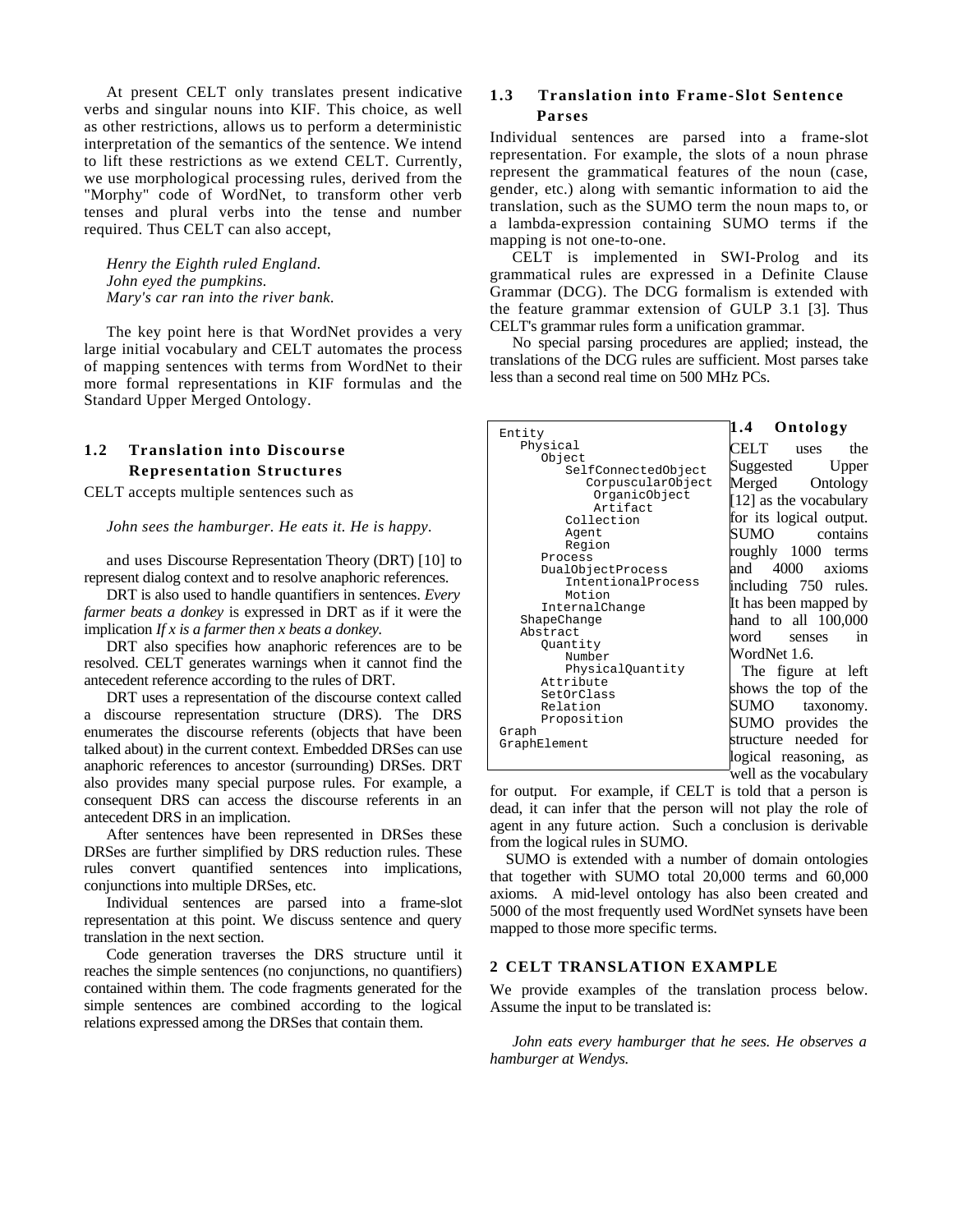Next we could ask: *Who eats what?* CELT would answer *John eats a hamburger in Wendys* using a First-Order Logic theorem prover such as SNARK [16] or OTTER [10].

We go through the translations below.

#### **2.1 DRS Representation**

Initially we start with one top-level DRS. CELT adds the two sentences given as part of the DRS. The two sentences are first separated into two separate DRS conditions, both of which must be true for the DRS to be true.

So far there is just one DRS. But the next DRS reduction rule that is applied transforms the quantified sentence to an implication which has two parts, an antecedent and a consequent, each wrapped in its own DRS and embedded in the top-level DRS. This transform essentially rewrites the first sentence to *if x is a hamburger that he sees then John eats x* (for all x).

The second sentence *'He observes a hamburger at Wendys*.' remains part of the top-level DRS. It is a DRS condition that follows the implication. The implication itself is a DRS condition represented by the implication DRS and the two antecedent-consequent DRSes further embedded in it.





According to DRT proper nouns are added to the toplevel DRS, so both 'John' and 'Wendys' appear as

discourse referents in the top-level DRS. The other discourse referent is 'he'. CELT determines that 'he' refers to 'John' as both are male, whereas 'Wendys' refers to a building.

At this point CELT would generate the following KIF code if the input were only *John eats every hamburger that he sees.*

(exists (?event4) (forall (?hamburger ?event13) (implies (and (instance ?hamburger Food) (patient ?event13 ?hamburger) (instance ?hamburger Physical) (experiencer ?event13 John-1) (attribute John-1 Male)

 (instance ?event13 Seeing)) (and (instance ?event4 Eating) (attribute John-1 FullyFormed) (attribute John-1 Male) (instance John-1 Human) (agent ?event4 John-1) (patient ?event4 ?hamburger)))))

### **2.2 Noun Phrase and Sentence Parsing**

The antecedent DRS is a noun phrase, in this case one with a relative sentence modifying it. The consequent is a complete sentence. CELT uses the same grammar for parsing both, but starting at different nonterminals (NP versus Sentence). The NP parse in turn calls for parsing a relative sentence ('that he sees'), which is handled as an embedded sentence with a 'gap' ('he sees *gap'*, with 'that' referring back to 'hamburger', and being used to plug the gap). The Sentence parse itself calls for parsing an NP in the subject position and one in the direct object position as the lexicon indicates 'eats' can be transitive or intransitive.

In all cases CELT takes the first successful parse as the CELT grammar requires that there be only one parse per sentence.

### **2.3 Frame-Slot Parse Structures**

As each nonterminal is parsed a frame-slot structure is returned as the set of features for the nonterminal parse. For example, the features for 'a hamburger' are:

sem<-> noun<->hamburger head<->?hamburger60 type<->Food quan<->existential id<->105738264  $syn <->$  reply<->[a, hamburger] det<->a ncat<->object

The actual features for this example also include a 'sub' feature for the relative sentence. The value for that feature is always a sentence parse.

A sentence parse has features for the subject, direct object, indirect object, and predicate. The first three are parsed as NPs, however either or both of the sentence objects may be empty. CELT's parse of 'John eats a hamburger' is shown below:

sem<-> head<->?event68 id<->200794578  $subj <->$  noun<->John head<->John-1 type<->[Human, Male, FullyFormed]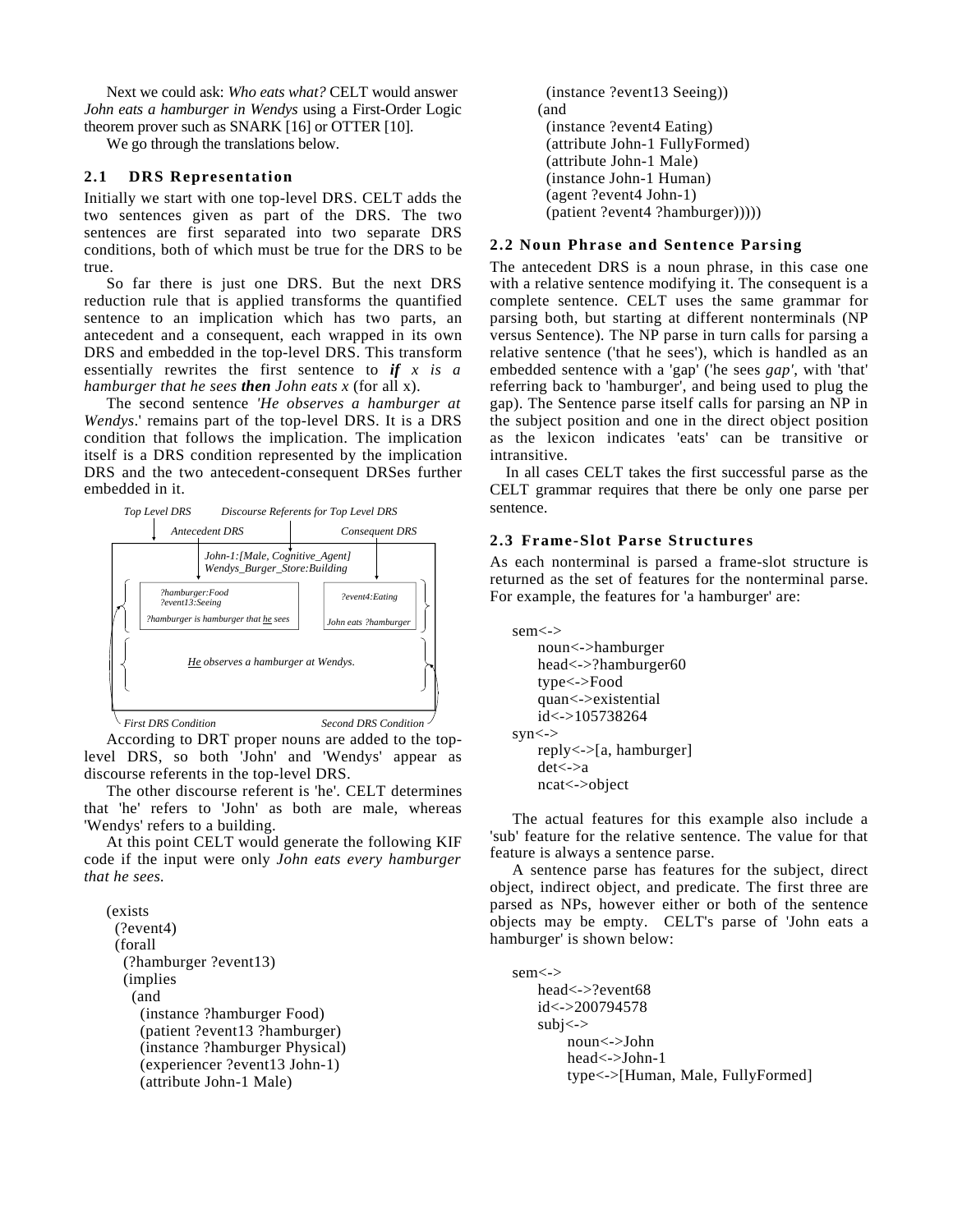```
 quan<->definite
    pred<->Eating
   dobi \leftarrow noun<->hamburger
         head<->?hamburger72
         type<->Food
         quan<->existential
         id<->105738264
   adjs\lt->[]
syn <-> rel<->no
    act<->eat
    vcat<->[_G2534, transitive, _G2540]
   max < -3 role<->assertion
```
In the DRS implication representation the NP is moved to the antecedent and replaced by a pointer to that NP.

## **2.4 KIF Code Generation**

The final code generated combines the code for *John eats every hamburger that he sees.* with the code generated for *He observes a hamburger at Wendys.* The use of DRSes and anaphoric resolution allows 'He' to refer to 'John'.

(and (instance John-1 CognitiveAgent) (attribute John-1 Male) (attribute John-1 FullyFormed) (instance John-1 Human) (exists (?event4 ) (forall (?hamburger ?event13)  $($ => (and (instance ?hamburger Food) (patient ?event13 ?hamburger) (instance ?hamburger Physical) (experiencer ?event13 John-1) (instance ?event13 Seeing)) (and (instance ?event4 Eating) (agent ?event4 John-1) (patient ?event4 ?hamburger))))) (exists (?event 17 ?hamburger21) (instance ?event17 Seeing) (experiencer ?event17 John-1) (instance ?hamburger21 Food) (patient ?event17 ?hamburger21) (instance Wendys\_Burger\_Store Building) (located ?event17 Wendys\_Burger\_Store)))

The question *Who eats what?* would be translated by CELT to a query for the theorem prover:

 (and (instance ?event Eating) (instance ?who Human) (agent ?event ?who) (instance ?what Physical) (patient ?event ?what))

where ?who and ?what are free variables to bind. The results are that ?who binds to John-1 and ?what to '?hamburger21' and CELT answers 'John eats a hamburger.' using an answer reply template that was constructed at the same time the question is parsed.

### **3 EXTENDING CELT TO NEW DOMAINS**

Although many of the function words of CELT are limited, such as the quantifiers 'every' and 'some', or the determiners allowed, all of the content words can be extended: nouns, verbs, adjectives, and adverbs. In addition possessive phrases 'X of Y', two-place adjectives 'X is  $Y'$ , superlatives ('X is the est' or 'X is the most \_\_\_'), and prepositions can be extended ('X *verb* Y  $Z'$ ).

Code generation templates for non one-to-one mappings can also be specified. In this way both the front-end (lexical input) and back-end (KIF code generation) translation of CELT can be extended.

### **3.1 Lexical Extensions**

CELT lexical extensions are defined as facts describing the grammatical properties of that part of speech. For example, the template for a noun specifies the WordNet sense ID, the SUMO concept that it maps  $to<sup>1</sup>$ , the noun's gender, and whether it is a mass noun or a count noun.

### **3.2 Ontological Extensions**

The terms in the lexical templates should all be part of SUMO or an ontology built over it. For example, 'lieutenant colonel' is a term in the Army Reference Ontology, a mid-level ontology for use in army applications that specifies Army chain-of-command, weapons, etc.

### **3.3 KIF Code Generation Extensions**

Lambda expressions can be used when mappings from terms are not one-to-one. Prolog does not have a built-in lambda operator but one can be simulated with a 'lambda' predicate and code for applying lambda expressions to arguments, as described in [3].

Domain-specific possessive constructs are handled in this way, with lambda expressions. For example, 'X of Y' translates to the KIF code (hasBodyPart X Y) when X is of SUMO type BodyPart and Y is of SUMO type Human.

The specific kinds of arguments for each lambda expression depend on the part of speech. For example,

<sup>&</sup>lt;sup>1</sup> If there is not a one-to-one mapping then code generation templates are required, but this is the exception.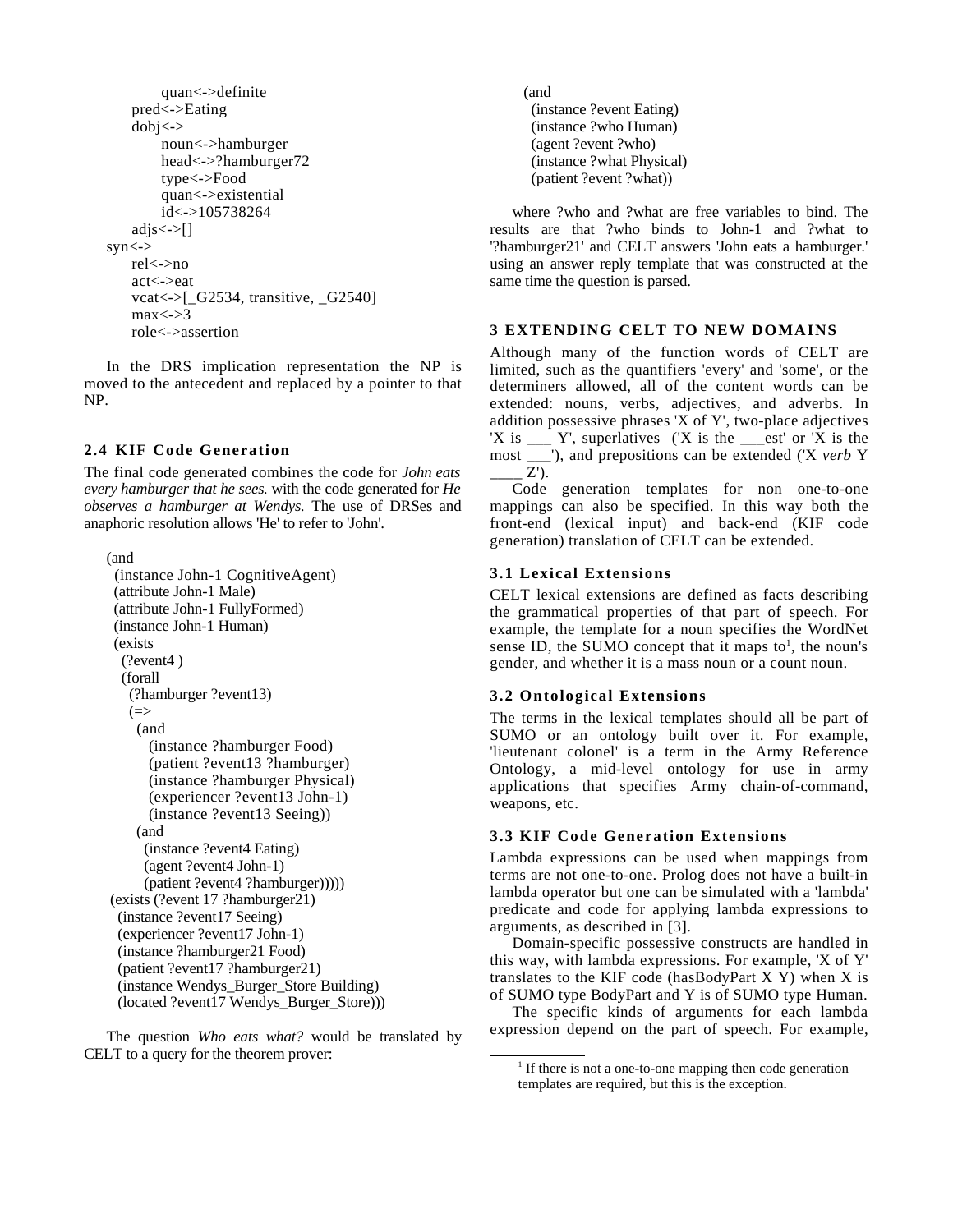for adverbs, all lambda expressions are one-place and the argument that CELT provides is the event being modified.

## **4 RELATED WORK**

# **4.1 Knowledge Representation and Ontologies**

In CELT, different domains could be given different default preferences: an aerospace domain could prefer a 'fly by vehicle' word sense for 'fly' and an appropriate concept translation to the ontology, whereas a zoology domain could prefer the 'fly by flapping wings' word sense and concept translation. In either case CELT will generate a warning indicating the word sense chosen:

Warning: interpreted the meaning of the verb 'travel' as WordNet word sense #1 of 5 senses, ID 201253107, meaning change location; move, travel, or proceed; "How fast does your new car go?" "We traveled from Rome to Naples by bus"; "The policemen went from door to door looking for the suspect"; "The soldiers moved towards the city in an attempt to take it before night fell". Maps to SUMO 'Motion'.

Such a warning can be used to indicate the need for post-editing changes. We intend these changes to again be targeted to WordNet meanings and their glosses so the user need not know the underlying ontological concepts or their names.

### **4.2 Natural Language**

CELT is not intended purely as a Q/A system, such as FALCON [8], although that is one application to which CELT could be put. When used in this way, CELT answers questions from a knowledge base using a theorem prover. In contrast, FALCON accesses text from a database of documents. FALCON, and similar Q/A systems tested in TREC evaluations such as [17] are concerned with efficient question answering, information extraction, and document retrieval. CELT, on the other hand, is intended as a tool to assist knowledge engineers and subject matter experts.

CELT is also not a semantic grammar, like LADDER [9]. Instead it is a domain-independent tool with authorable domain-specific extensions. The *syntactic* grammar is domain-independent. It is not extensible by the user nor does the user have to compose grammar rules.

## **4.3 Controlled English**

AECMA English [1] is an Aerospace industry standard for simplified English, intended to avoid ambiguity in aircraft maintenance manuals. Boeing Simplified English [2] is Boeing's implementation of simplified English, and has a checker that parses sentences to flag deviations from the standard, not to translate technical manuals into a formal knowledge representation. CELT also uses a simplified syntax but does not limit the parts of speech or the number of word senses a word can have. Nor is the number of words limited. Instead, a new vocabulary overlaid over the generic WordNet vocabulary can be provided for each new domain. More importantly, CELT is not a domain specific system. It is a completely general language which can be specialized and extended for particular domains.

Sowa advocates formal languages as a means of facilitating knowledge representation in [14]. For further discussion of ACE and other controlled English grammars and applications, see also [15].

### **5 CONCLUDING REMARKS**

All grammars leak. No grammar can cover all of English, and CELT is no exception. Instead, it is intended to be simple enough that a user can predict whether a sentence or query is syntactically correct *before* submitting it to the interface. Furthermore, it is intended to simplify the correction of mistakes, whether these are from missing words in the lexicon, or from a heuristic wrong choice of a word sense. Overall, it is a tool to make knowledge entry more rapid, and to decrease the ontological expertise required by those who enter knowledge in very large knowledge bases.

Evaluation of CELT is important, and we are beginning to conduct experiments with CELT on the OpenMind [13] and Brown [5] corpora. While only a small percentage of the sentences in those corpora conform to the CELT grammar, they provide guidance on which grammatical features are common enough to warrant extension of the controlled grammar. In addition, for those sentences which do conform, they provide an independent test of the semantic interpretation of parsed sentences. CELT developers can check the logical output of the parsed sentences and see whether the logical form is a legitimate interpretation of the semantic content of the sentence.

### **REFERENCES**

[1] AECMA Simplified English. See http://www.aecma.org/Publications.htm

[2] Boeing's Simplified English Checker. See http://www.lim.nl/monitor/boeing.html. From the Jan/Feb 1993 issue of Language Industry Monitor.

[3]. Michael A. Covington. (1993) Natural Language Processing for Prolog Programmers. Prentice Hall.

[4] Christiane Fellbaum (Editor). (1998). WordNet: An Electronic Lexical Database (Language, Speech, and Communication). MIT Press.

[5] Francis, W., and Kucera, H., (1964). Brown Corpus Manual. Revised 1979. Available at

http://www.hit.uib.no/icame/brown/bcm.html